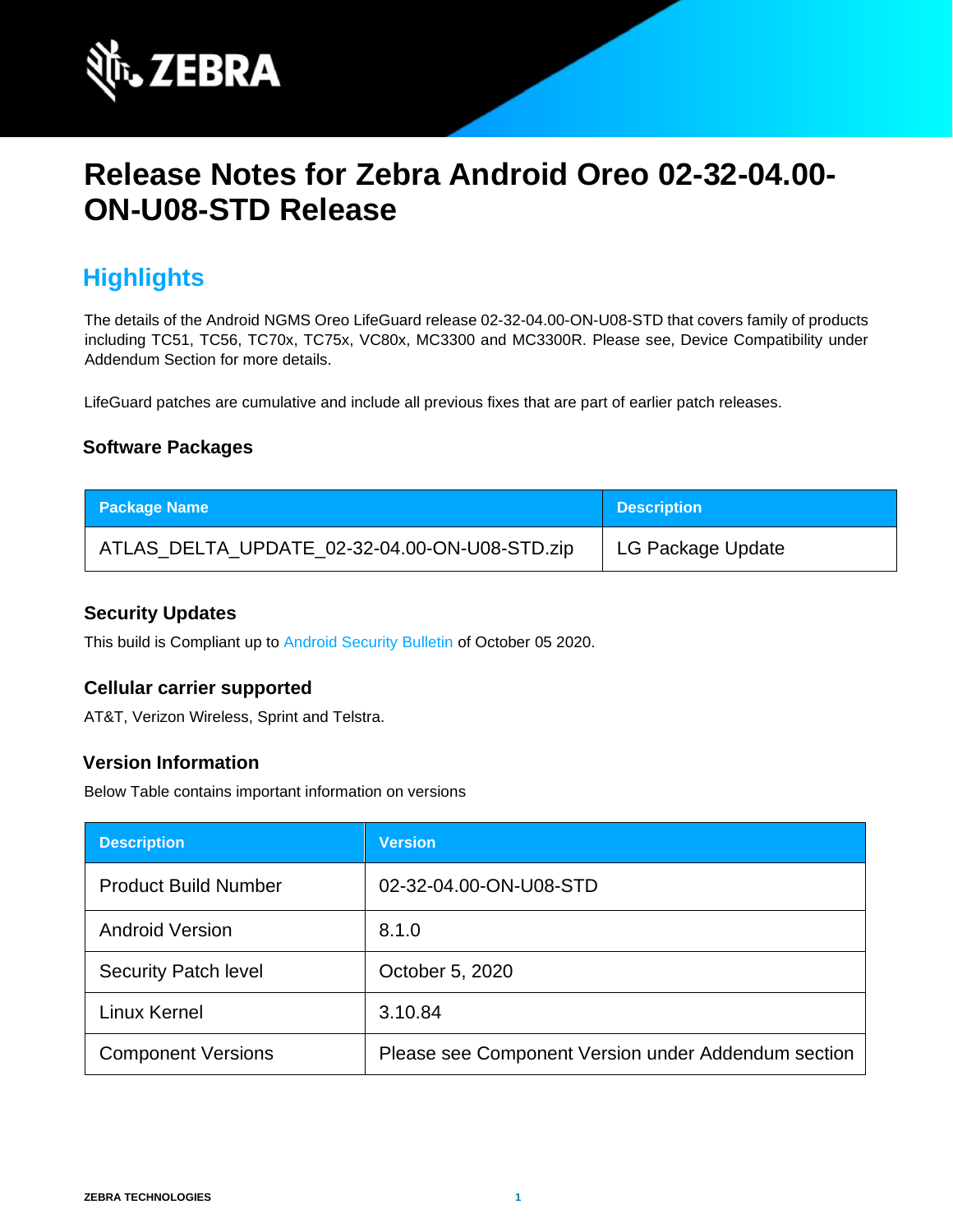

# **LG U08 Updates**

- ❖ ATLAS\_DELTA\_UPDATE\_02-32-04.00-ON-U08-STD.zip (NGMS)
	- o Updated below mentioned components:
		- MXMF 10.2.0.25
		- DataWedge 8.2.48
		- StageNow 5.0.0.1
		- EMDK 8.2.4.2804
		- Zebra Volume Control (ZVC) 2.3.1.11
		- Zebra Software License Manager 4.1.1
		- WorryFree WiFi Analyzer WFW\_BA\_2\_7.0.0.001\_O
		- Fusion FUSION\_BA\_2\_11.1.0.005\_O
		- Radio BA\_2\_11.1.0.003\_O
		- Application BA\_2\_11.1.0.004\_O
		- Middleware BA\_2\_11.1.0.004\_O

### o **Resolved Issues**

- SPR39697 Resolved an issue wherein touch gets auto released after 30 secs during long press event in TC51/56 device.
- ‒ SPR40439 Resolved an issue wherein the VC80X touch calibration does not persist after reboot.
- ‒ SPR40308 Resolved an issue where TC51 experiencing slow WiFi operation when BLE scan/transmit was running on same band.
- ‒ Added support to change the device's domain selection like from voice to data and vice versa.
- Added support for 802.11k Link and Beacon Measurement.
- ‒ Added Keyboard Audible Feedback feature support on MC33 and VC80x and ability to control volume of Keyboard Audible Feedback by MDM.
- ‒ Added feature in OemInfo to verify the signature and grant read data access to applications signed with Zebra OEM keys or MX Plugin CSP keys.
- ‒ Added feature in ZDS to receive southbound messages from FCM in Oreo devices.
- ‒ Added Support for Trusted Device Pairing and Single Pairing feature over Bluetooth.
- ‒ WFW Roaming and Voice Analysis enhancements.

# **LG U07 Updates**

- ❖ ATLAS\_DELTA\_UPDATE\_02-32-04.00-ON-U07-STD.zip (NGMS)
	- o Updated below mentioned components:
		- MXMF 10.1.0.47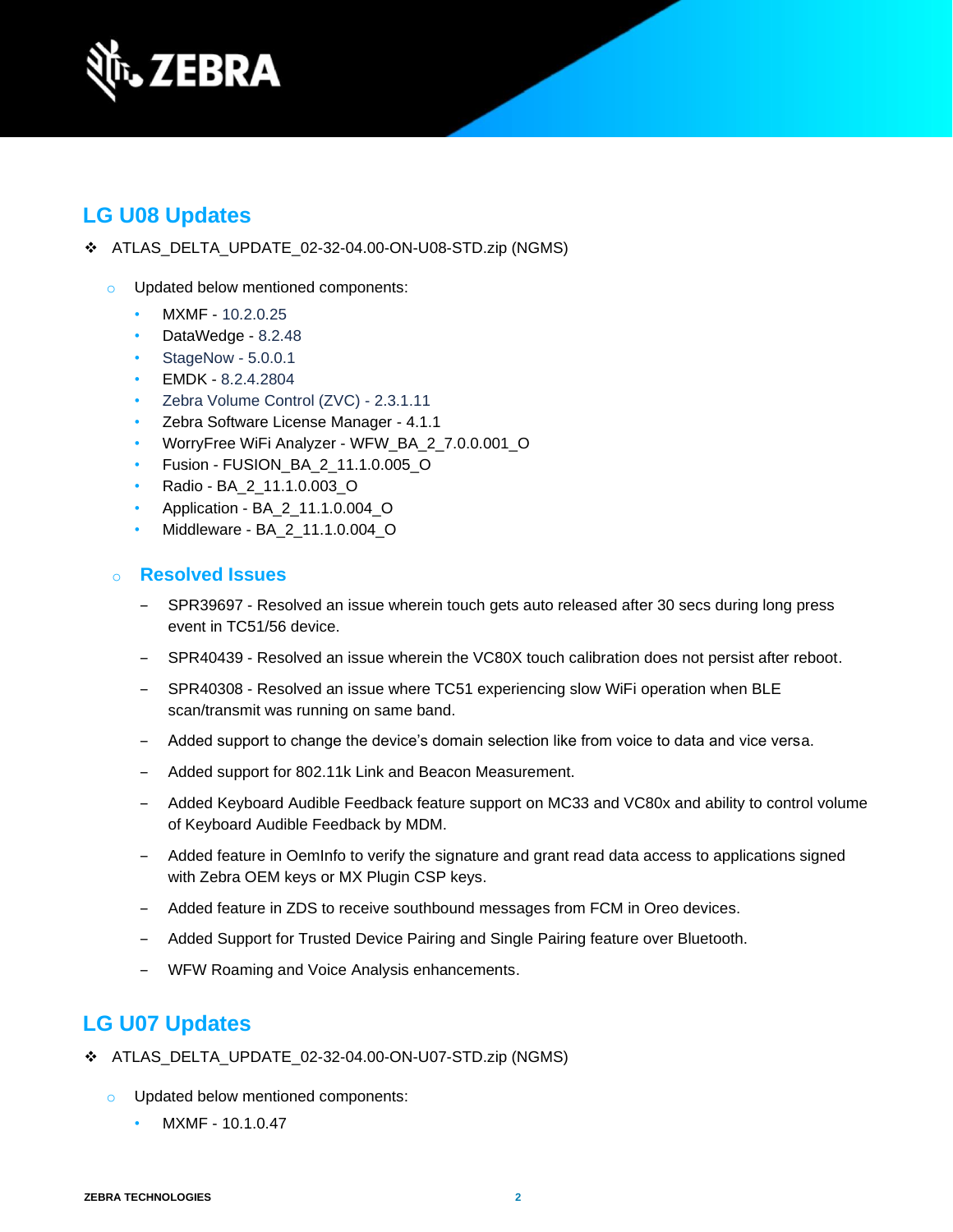

- DataWedge 8.1.47
- EMDK 8.1.9.2709
- OSx QCT.81.8.12.6
- WiFi Firmware 7.35.205.8\_20200421
- WorryFree WiFi Analyzer WFW\_BA\_2\_6.0.0.002\_O

### o **Resolved Issues**

- ‒ SPR39491 Resolved an issue wherein voice calls intermittently becomes one way when connected in a FT (802.11r) network.
- ‒ SPR40260 Resolved an issue wherein the QR Code provisioning from Built-In Scanner fails if the component name in QR code has implicit class name.
- ‒ SPR40326 Resolved an issue wherein Mobile Network menu gets disabled when the SettingsMgr CSP disabled Airplane mode.
- ‒ WFW VoIP Analysis SIP-RTP Enhancement.

# **LG U06 Updates**

- ❖ ATLAS\_DELTA\_UPDATE\_02-32-04.00-ON-U06-STD.zip (NGMS)
	- o Updated below mentioned components:
		- Scanning Framework 23.2.8.0
		- Digimarc library 3.8.1
		- Baseband ATLAS-W200720A-008.2-00033.0
		- Webview 83.0.4103.83

### o **Resolved Issues**

- SPR40075 Resolved an issue wherein VC80x was rebooting randomly.
- SPR40250 Resolved an issue wherein user was unable to power off the device by clicking on the Power menu item while automation suite was running on the device.
- ‒ SPR40284 Resolved an issue wherein Pac Auto Proxy was not working at times.
- ‒ SPR37862 Added support for "Send Characters as Events" option.
- ‒ SPR40347 Resolved an issue wherein streaming of certain MP3 files used to fail.
- ‒ SPR39808 Resolved an issue wherein timestamp was missing in DotCode scanned data.
- ‒ SPR38723 Added support to limit the max log size in Rxlogger QxDM Plugin.
- ‒ SPR40197 Updated WebView version to 83.0.4103.83.

# **LG U03 Updates**

❖ ATLAS\_DELTA\_UPDATE\_02-32-04.00-ON-U03-STD.zip (NGMS)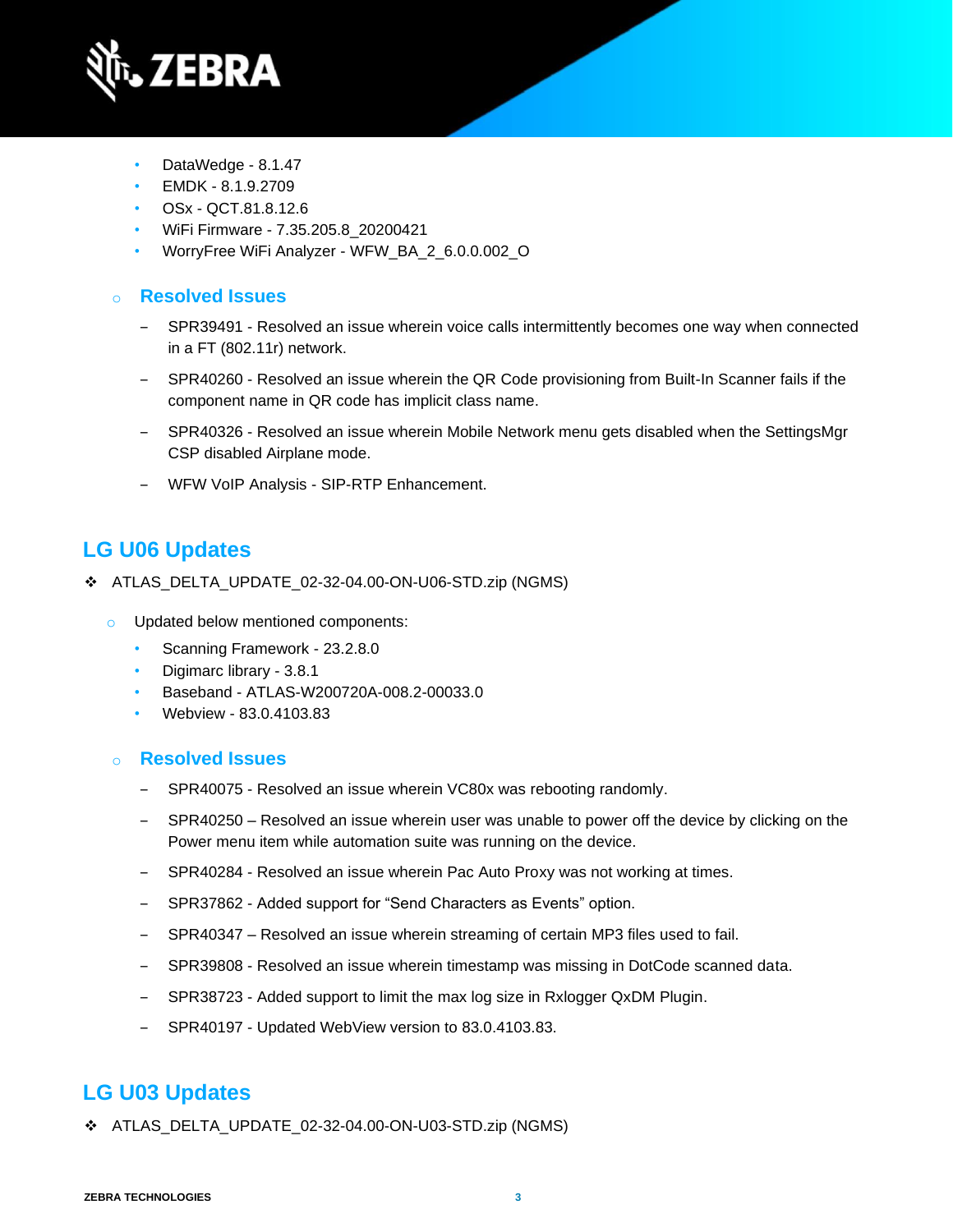

- o Updated below mentioned components:
	- MXMF 10.1.0.33
	- DataWedge 8.1.38
	- EMDK 8.1.6.2706
	- StageNow 4.3.2.3
	- PTT Express 3.1.46 (Added PTT Express A la Carte license)
	- Baseband ATLAS-W200507A-007.3-00027.0

#### o **Resolved Issues**

- ‒ SPR39647 Resolved an issue wherein CODE39 symbology was not being decoded.
- ‒ SPR39819 Resolved an issue wherein an additional "Enter key" was being added in the barcode. data when Datawedge ADF rule for Line feed Action Key Char was set to "Send Char" 10.
- ‒ SPR39855 Resolved an issue wherein device was unable to connect to internet using WIFI hotspot on Telstra network.

### **LG U02 Updates**

- ❖ ATLAS\_DELTA\_UPDATE\_02-32-04.00-ON-U02-STD.zip (NGMS)
	- o Updated below mentioned components:
		- Fusion FUSION\_BA\_2\_11.1.0.004\_O
		- Radio BA\_2\_11.1.0.002\_O
		- Application BA\_2\_11.1.0.003\_O
		- Middleware BA\_2\_11.1.0.003\_O
	- o **Resolved Issues** 
		- ‒ SPR39492 Resolved an issue wherein device failed to connect to internet when connected via iPhone Wi-Fi hotspot.
		- SPR38712 Resolved an issue wherein writing to ISO15693 NFC tags would fail.
		- ‒ SPR39739 Updated WebView version to 80.0.3987.8.
		- ‒ SPR39933 Resolved an issue wherein disabling of captive portal via StageNow was not working on TC75x HW ID 33 device.

# **Installation Requirements**

- ADB installed on the PC (including adb drivers)
- USB debugging turned ON (from Developer options)
- Download LG Package and Reset Packages (Optional)
- Device has at least:
	- ‒ Version 02-32-04.00-ON-U00-STD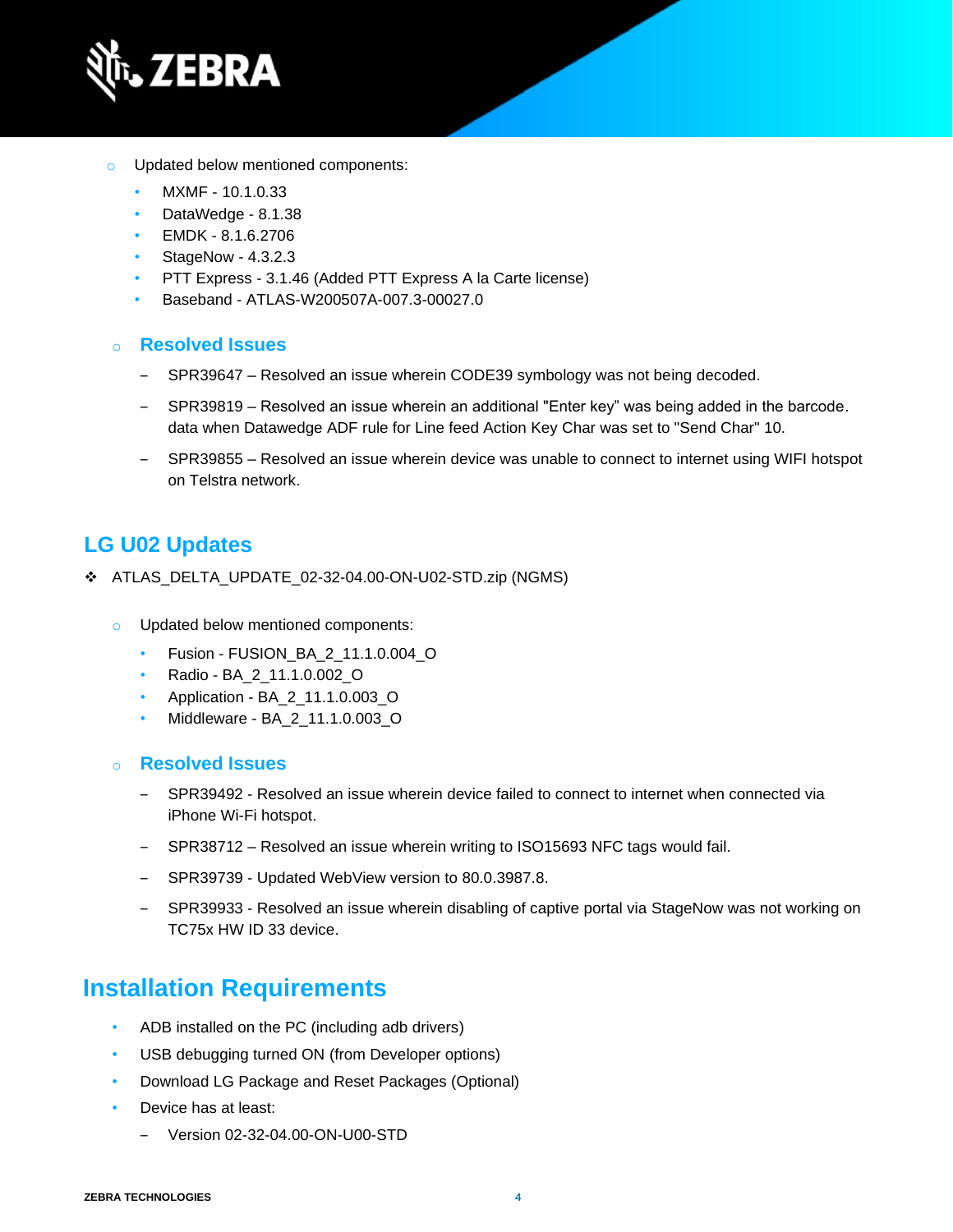

# **Installation Instructions**

#### **Software update procedure**

The installation instructions assume user has ADB installed on their PC (the adb drivers etc..) and user device has developer options enabled and USB debugging ON. Instructions on HOW TO enable ADB is also captured in the user guide. Please check following link for more information on installation and setup instructions.

• [Installation and setup instructions](https://www.zebra.com/content/dam/zebra_new_ia/en-us/software/operating-system/tc5x-tc7x-shared-operating-system/atlas_oreo-os-update-instructions.pdf)

# **Addendum**

#### **Device Compatibility**

This software release has been approved for use on the following devices.

#### [TC51 Home Page](https://www.zebra.com/us/en/support-downloads/mobile-computers/handheld/tc51.html)

| <b>TC51</b>               |                         |  |
|---------------------------|-------------------------|--|
| <b>Device Part Number</b> | <b>Operating System</b> |  |
| TC510K-2PAZU2P-US         | Android O               |  |
| TC510K-2PAZU2P-A6         | Android O               |  |
| TC510K-2PAZU4P-US         | Android O               |  |
| TC510K-2PAZU4P-A6         | Android O               |  |
| TC510K-2HDZU2P-US         | Android O               |  |
| TC510K-2HDZU2P-A6         | Android O               |  |
| TC510K-2PA7U2P-IA         | Android O               |  |
| TC510K-2PAZU4P-IA         | Android O               |  |
| TC510K-2HDZU4P-US         | Android O               |  |
| TC510K-2HDZU4P-A6         | Android O               |  |

#### [TC70x Home Page](https://www.zebra.com/us/en/support-downloads/mobile-computers/handheld/tc70x.html)

| TC70x                     |                         |  |
|---------------------------|-------------------------|--|
| <b>Device Part Number</b> | <b>Operating System</b> |  |
| TC700K-02B22B0-A6         | Android O               |  |
| TC700K-02B24B0-A6         | Android O               |  |
| TC700K-02B22B0-US         | Android O               |  |
| TC700K-02B24B0-US         | Android O               |  |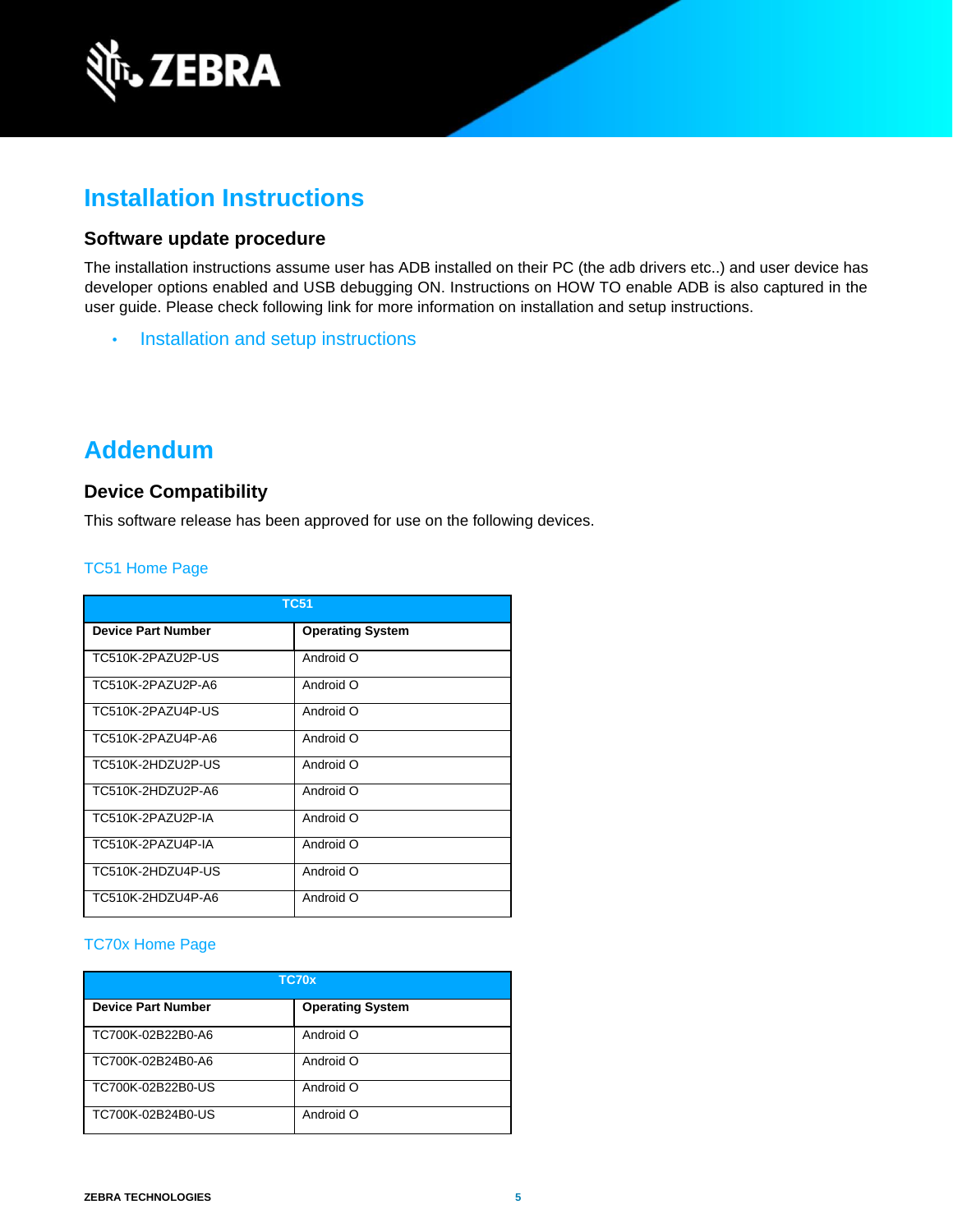

| TC700K-02B22B0-IA                  | Android O               |  |  |
|------------------------------------|-------------------------|--|--|
| <b>FIPS and TAA Compliant SKUS</b> |                         |  |  |
| <b>Device Part Number</b>          | <b>Operating System</b> |  |  |
| TC510K-2PAZU4P-FT                  | Android O               |  |  |
| TC510K-2HDZU4P-FT                  | Android O               |  |  |
| TC700K-02B24B0-FT                  | Android O               |  |  |

### [TC56 Home Page](https://www.zebra.com/us/en/support-downloads/mobile-computers/handheld/tc56.html)

| <b>TC56</b>               |                         |  |  |
|---------------------------|-------------------------|--|--|
| <b>Device Part Number</b> | <b>Operating System</b> |  |  |
| TC56CJ-2PAZU2P-US         | Android O               |  |  |
| TC56CJ-2PAZU2P-A6         | Android O               |  |  |
| TC56DJ-2PAZU2P-A6         | Android O               |  |  |
| TC56DJ-2PAZU2P-BR         | Android O               |  |  |
| TC56DJ-2PAZU2P-IA         | Android O               |  |  |
| TC56DJ-2PAZU2P-CN         | Android O               |  |  |
| TC56DJ-2PAZU2P-TN         | Android O               |  |  |
| TC56DJ-2PAZU2P-ID         | Android O               |  |  |
| TC56CJ-2PAZU4P-US         | Android O               |  |  |
| TC56CJ-2PAZU4P-A6         | Android O               |  |  |
| TC56DJ-2PAZU4P-A6         | Android O               |  |  |
| TC56DJ-2PAZU4P-BR         | Android O               |  |  |
| TC56DJ-2PAZU4P-IA         | Android O               |  |  |
| TC56DJ-2PAZU4P-CN         | Android O               |  |  |
| TC56DJ-2PAZU4P-TN         | Android O               |  |  |
| TC56DJ-2PAZU4P-ID         | Android O               |  |  |

### [TC75x Home Page](https://www.zebra.com/us/en/support-downloads/mobile-computers/handheld/tc75x.html)

| <b>TC75x</b>       |                         |  |
|--------------------|-------------------------|--|
| Device Part Number | <b>Operating System</b> |  |
| TC75EK-22B22AB-US  | Android O               |  |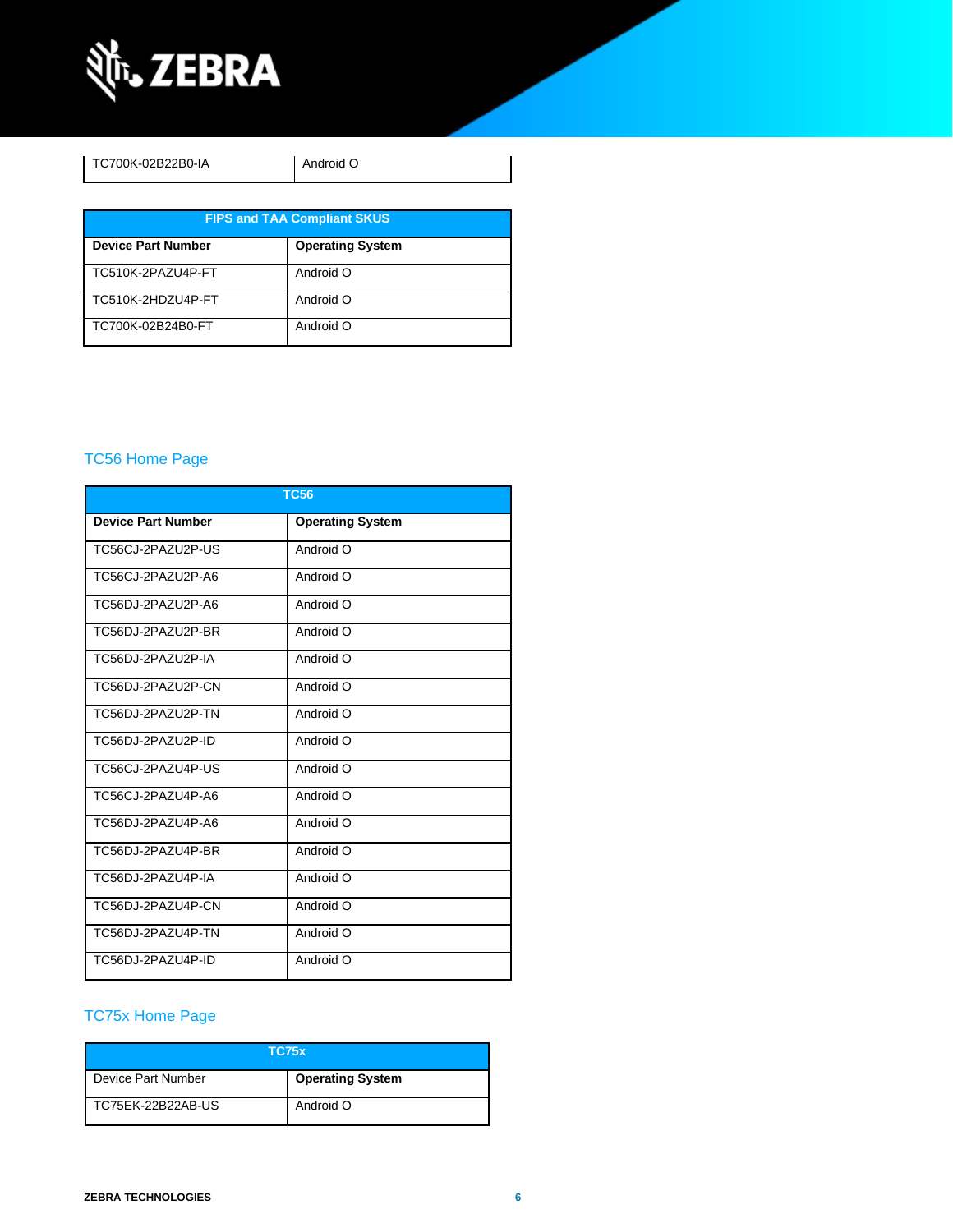

| TC75FK-22B24AB-US | Android O |
|-------------------|-----------|
| TC75FK-22F22AB-US | Android O |
| TC75FK-22B22AF-US | Android O |
| TC75FK-22B22AD-A6 | Android O |
| TC75FK-22B24AD-A6 | Android O |
| TC75FK-22B22AD-BR | Android O |
| TC75FK-22B22AD-IA | Android O |
| TC75FK-22B22AD-ID | Android O |
| TC75FK-22B22AD-TN | Android O |
| TC75FK-22F22AD-A6 | Android O |
| TC75FK-22B22AD-TW | Android O |
| TC75GK-22B22AD-A6 | Android O |
| TC75GK-22B24AD-A6 | Android O |
| TC75GK-22F22AD-A6 | Android O |

| <b>FIPS and TAA Compliant SKUS</b> |                         |  |
|------------------------------------|-------------------------|--|
| <b>Device Part Number</b>          | <b>Operating System</b> |  |
| TC56CJ-2PAZU4P-FT                  | Android O               |  |

| <b>FIPS and TAA Compliant SKUS</b> |                         |  |
|------------------------------------|-------------------------|--|
| <b>Device Part Number</b>          | <b>Operating System</b> |  |
| TC75EK-22B24AB-FT                  | Android O               |  |

### [VC80x Home Page](https://www.zebra.com/us/en/support-downloads/mobile-computers/vehicle-mounted/vc80x.html)

| <b>VC80x USA</b> |                                |                         |  |
|------------------|--------------------------------|-------------------------|--|
|                  | <b>Device Part Number</b>      | <b>Operating System</b> |  |
| Warehouse        | VC80X-10SSRAABBA-U             | Android O               |  |
| Freezer          | VC80X-10FSRAABBA-U             | Android O               |  |
| <b>Outdoor</b>   | VC80X-10SORAABBA-U             | Android O               |  |
|                  |                                |                         |  |
|                  | <b>VC80x Rest of the World</b> |                         |  |
| Warehouse        | VC80X-10SSRAABBA-I             | Android O               |  |
| Freezer          | VC80X-10FSRAABBA-I             | Android O               |  |
| <b>Outdoor</b>   | VC80X-10SORAABBA-I             | Android O               |  |
|                  |                                |                         |  |
|                  | <b>VC80x India</b>             |                         |  |
| Warehouse        | VC80X-10SSRAABBA-IN            | Android O               |  |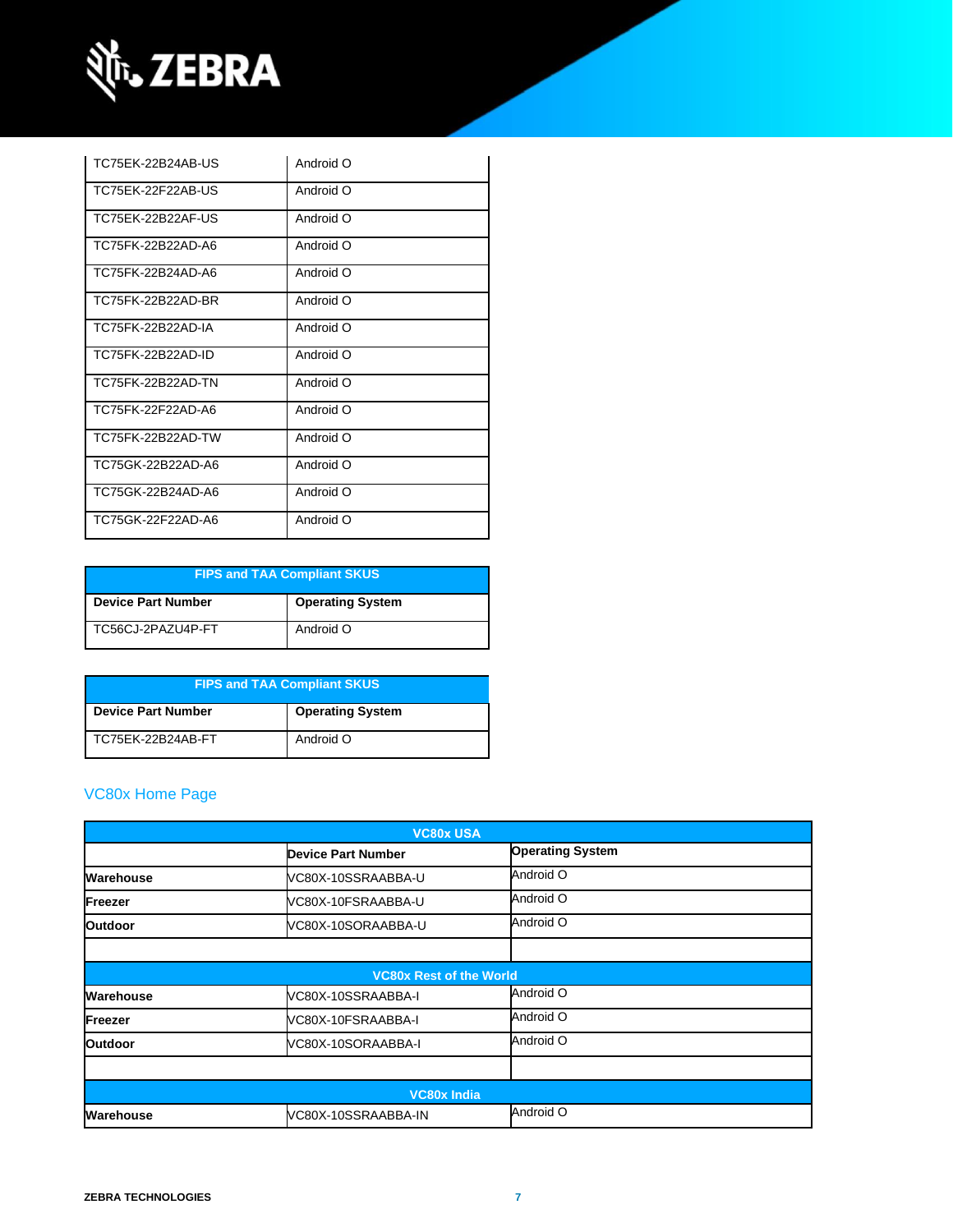

**Outdoor VC80X-10SORAABBA-IN** Android O

### MC3300 [Home Page](https://www.zebra.com/us/en/support-downloads/mobile-computers/handheld/mc3300.html)

| <b>MC3300</b>             |                         | <b>MC3300</b>             |                         |  |
|---------------------------|-------------------------|---------------------------|-------------------------|--|
| <b>Device Part Number</b> | <b>Operating System</b> | <b>Device Part number</b> | <b>Operating System</b> |  |
| MC330M-RL3SA2RW           | Android O               | MC330K-GI4HA4US           | Android O               |  |
| MC330M-RL2SA2RW           | Android O               | MC330K-GI4HA3US           | Android O               |  |
| MC330M-RL40A2US           | Android O               | MC330K-GI3HA3US           | Android O               |  |
| MC330M-RL3SA2US           | Android O               | MC330K-GE4HA4US           | Android O               |  |
| MC330M-RL2SA2US           | Android O               | MC330K-GE4HA3US           | Android O               |  |
| MC330M-SL3HA2RW           | Android O               | MC330K-GE3HA3US           | Android O               |  |
| MC330M-SL2HA2RW           | Android O               | MC330K-GE2HA4US           | Android O               |  |
| MC330M-RL4SA2RW           | Android O               | MC330K-GE2HA3US           | Android O               |  |
| MC330M-GL4HA2RW           | Android O               | MC330K-SE2HA3RW           | Android O               |  |
| MC330M-GL40A2RW           | Android O               | MC330K-SE4HA3US           | Android O               |  |
| MC330M-GL3HA2RW           | Android O               | MC330K-SE3HA3US           | Android O               |  |
| MC330M-GL2HA2RW           | Android O               | MC330K-SE2HA3US           | Android O               |  |
| MC330M-GI4HA2RW           | Android O               | MC330K-SG3HA4RW           | Android O               |  |
| MC330M-GI4HA2IN           | Android O               | MC330K-SG2HA4RW           | Android O               |  |
| MC330M-GI3HA2RW           | Android O               | MC330K-SG4HA4US           | Android O               |  |
| MC330M-GI3HA2IN           | Android O               | MC330K-SG3HA4US           | Android O               |  |
| MC330M-GI30A2RW           | Android O               | MC330K-SG2HA4US           | Android O               |  |
| MC330M-GI2HA2RW           | Android O               | MC330K-GI3HA3IN           | Android O               |  |
| MC330M-RL3HA2RW           | Android O               | MC330K-SP2HA4RW           | Android O               |  |
| MC330M-SL4HA2US           | Android O               | MC330M-SN3HA2US           | Android O               |  |
| MC330M-SL3HA2US           | Android O               | MC330K-SN3HA3US           | Android O               |  |
| MC330M-RL4SA2US           | Android O               | MC330M-SN2HA2US           | Android O               |  |
| MC330M-RL3HA2US           | Android O               | MC330K-SL3HA3CN           | Android O               |  |
| MC330M-SN3HA2RW           | Android O               | MC330K-SI3HA3CN           | Android O               |  |
| MC330M-SI4HA2RW           | Android O               | MC330K-GL3HA3CN           | Android O               |  |
| MC330M-SI3HA2RW           | Android O               | MC330K-GI3HA3CN           | Android O               |  |
| MC330M-SI30A2RW           | Android O               | MC330K-SB2HA4RW           | Android O               |  |
| MC330M-SI2HA2RW           | Android O               | MC330M-SIMHA2RW           | Android O               |  |
| MC330M-SN4HA2US           | Android O               | MC330K-SP2HA3RW           | Android O               |  |
| MC330M-SI4HA2US           | Android O               | MC330M-GJ4HA2RW           | Android O               |  |
| MC330M-SI40A2US           | Android O               | MC330M-GJ4HA2IN           | Android O               |  |

| <b>MC3300</b>             |                         |  |
|---------------------------|-------------------------|--|
| <b>Device Part number</b> | <b>Operating System</b> |  |
| MC330K-GI4HA4US           | Android O               |  |
| MC330K-GI4HA3US           | Android O               |  |
| MC330K-GI3HA3US           | Android O               |  |
| MC330K-GE4HA4US           | Android O               |  |
| MC330K-GE4HA3US           | Android O               |  |
| MC330K-GE3HA3US           | Android O               |  |
| MC330K-GE2HA4US           | Android O               |  |
| MC330K-GE2HA3US           | Android O               |  |
| MC330K-SE2HA3RW           | Android O               |  |
| MC330K-SE4HA3US           | Android O               |  |
| MC330K-SE3HA3US           | Android O               |  |
| MC330K-SE2HA3US           | Android O               |  |
| MC330K-SG3HA4RW           | Android O               |  |
| MC330K-SG2HA4RW           | Android O               |  |
| MC330K-SG4HA4US           | Android O               |  |
| MC330K-SG3HA4US           | Android O               |  |
| MC330K-SG2HA4US           | Android O               |  |
| MC330K-GI3HA3IN           | Android O               |  |
| MC330K-SP2HA4RW           | Android O               |  |
| MC330M-SN3HA2US           | Android O               |  |
| MC330K-SN3HA3US           | Android O               |  |
| MC330M-SN2HA2US           | Android O               |  |
| MC330K-SL3HA3CN           | Android O               |  |
| MC330K-SI3HA3CN           | Android O               |  |
| MC330K-GL3HA3CN           | Android O               |  |
| MC330K-GI3HA3CN           | Android O               |  |
| MC330K-SB2HA4RW           | Android O               |  |
| MC330M-SIMHA2RW           | Android O               |  |
| MC330K-SP2HA3RW           | Android O               |  |
| MC330M-GJ4HA2RW           | Android O               |  |
| MC330M-GJ4HA2IN           | Android O               |  |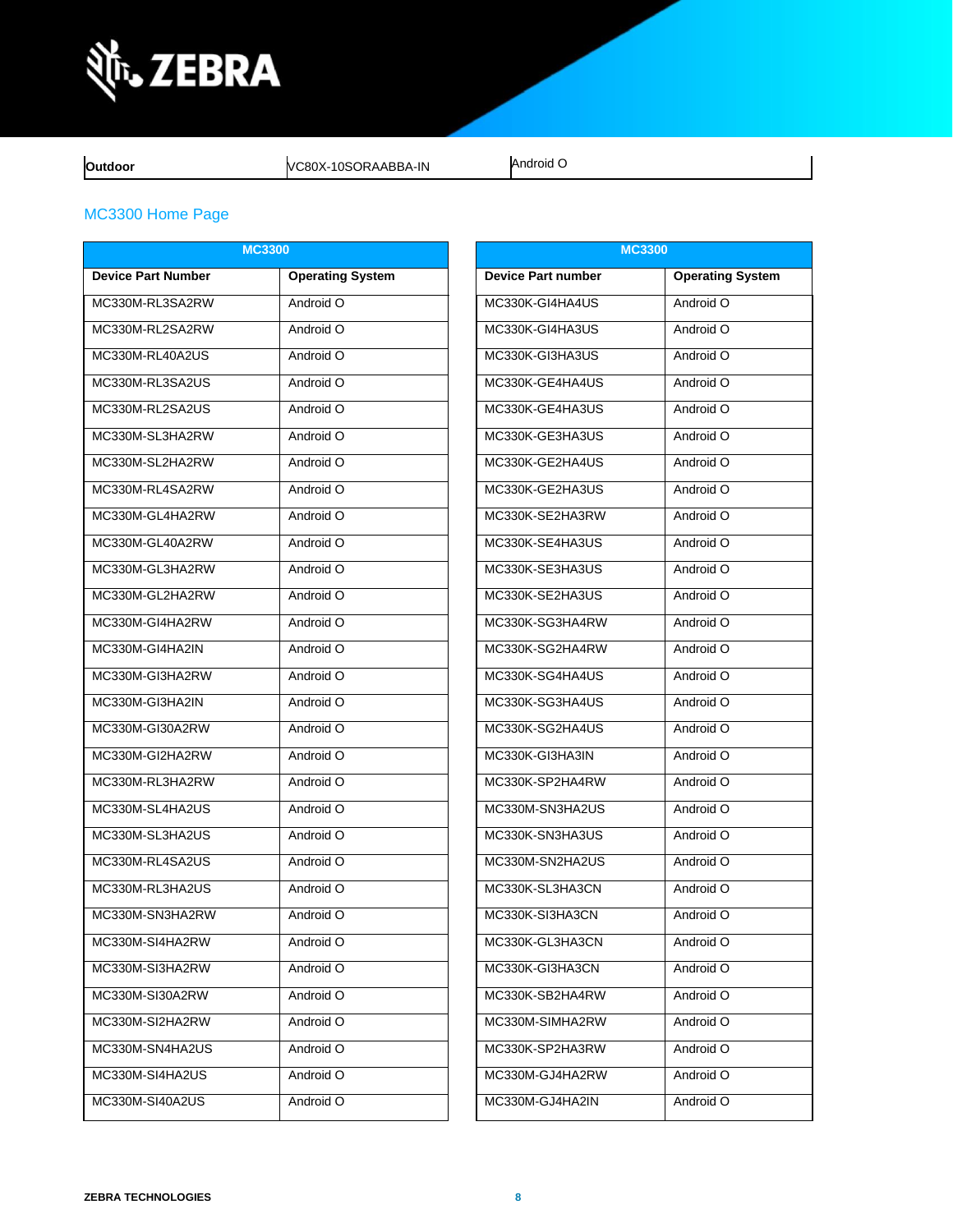

| MC330K-GL4HA4RW | Android O | MC330M-GJ3HA2RW | Android O |
|-----------------|-----------|-----------------|-----------|
| MC330K-GL4HA3RW | Android O | MC330M-GJ3HA2IN | Android O |
| MC330K-GL3HA4RW | Android O | MC330M-GJ30A2RW | Android O |
| MC330K-GL3HA3RW | Android O | MC330M-GJ2HA2RW | Android O |
| MC330K-GL2HA3RW | Android O | MC330M-SK3HA2RW | Android O |
| MC330K-GI4HA4RW | Android O | MC330M-SJ4HA2RW | Android O |
| MC330K-GI4HA3RW | Android O | MC330M-SJ3HA2RW | Android O |
| MC330K-GI3HA4RW | Android O | MC330M-SJ30A2RW | Android O |
| MC330K-GI3HA3RW | Android O | MC330M-SJ2HA2RW | Android O |
| MC330K-GE4HA4RW | Android O | MC330M-SK4HA2US | Android O |
| MC330K-GE4HA3RW | Android O | MC330M-SJ4HA2US | Android O |
| MC330K-GE3HA3RW | Android O | MC330M-SJ40A2US | Android O |
| MC330K-GE2HA4RW | Android O | MC330K-GJ4HA4RW | Android O |
| MC330K-GE2HA3RW | Android O | MC330K-GJ4HA3RW | Android O |
| MC330M-SI3HA2US | Android O | MC330K-GJ3HA4RW | Android O |
| MC330K-SL4HA3RW | Android O | MC330K-GJ3HA3RW | Android O |
| MC330K-SL2HA3RW | Android O | MC330M-SJ3HA2US | Android O |
| MC330K-RL4HA3RW | Android O | MC330K-SK4HA3RW | Android O |
| MC330K-RL3HA3RW | Android O | MC330K-SK3HA3RW | Android O |
| MC330K-RL4HA3US | Android O | MC330K-SJ4HA3RW | Android O |
| MC330K-SN4HA3RW | Android O | MC330K-SJ3HA3RW | Android O |
| MC330K-SN3HA3RW | Android O | MC330K-SJ2HA3RW | Android O |
| MC330K-SI4HA3RW | Android O | MC330K-SK4HA3US | Android O |
| MC330K-SI3HA3RW | Android O | MC330K-SJ4HA3US | Android O |
| MC330K-SI2HA3RW | Android O | MC330K-SJ3HA3US | Android O |
| MC330K-SN4HA3US | Android O | MC330M-GJ4HA2US | Android O |
| MC330K-SI4HA3US | Android O | MC330M-GJ40A2US | Android O |
| MC330K-SI3HA3US | Android O | MC330M-GJ3HA2US | Android O |
| MC330K-RC4HA4RW | Android O | MC330M-GJ2HA2US | Android O |
| MC330K-RC3HA4RW | Android O | MC330K-SM4HA4RW | Android O |
| MC330K-RC4HA4US | Android O | MC330K-SM3HA4RW | Android O |
| MC330K-RC3HA4US | Android O | MC330K-SA4HA4RW | Android O |
| MC330M-GL4HA2US | Android O | MC330K-SA3HA4RW | Android O |
| MC330M-GL40A2US | Android O | MC330K-SM4HA4US | Android O |
| MC330M-GL3HA2US | Android O | MC330K-SM3HA4US | Android O |
| MC330M-GL2HA2US | Android O | MC330K-SA4HA4US | Android O |
|                 |           |                 |           |

| MC330M-GJ3HA2IN | Android O |
|-----------------|-----------|
| MC330M-GJ30A2RW | Android O |
| MC330M-GJ2HA2RW | Android O |
| MC330M-SK3HA2RW | Android O |
| MC330M-SJ4HA2RW | Android O |
| MC330M-SJ3HA2RW | Android O |
| MC330M-SJ30A2RW | Android O |
| MC330M-SJ2HA2RW | Android O |
| MC330M-SK4HA2US | Android O |
| MC330M-SJ4HA2US | Android O |
| MC330M-SJ40A2US | Android O |
| MC330K-GJ4HA4RW | Android O |
| MC330K-GJ4HA3RW | Android O |
| MC330K-GJ3HA4RW | Android O |
| MC330K-GJ3HA3RW | Android O |
| MC330M-SJ3HA2US | Android O |
| MC330K-SK4HA3RW | Android O |
| MC330K-SK3HA3RW | Android O |
| MC330K-SJ4HA3RW | Android O |
| MC330K-SJ3HA3RW | Android O |
| MC330K-SJ2HA3RW | Android O |
| MC330K-SK4HA3US | Android O |
| MC330K-SJ4HA3US | Android O |
| MC330K-SJ3HA3US | Android O |
| MC330M-GJ4HA2US | Android O |
| MC330M-GJ40A2US | Android O |
| MC330M-GJ3HA2US | Android O |
| MC330M-GJ2HA2US | Android O |
| MC330K-SM4HA4RW | Android O |
| MC330K-SM3HA4RW | Android O |
| MC330K-SA4HA4RW | Android O |
| MC330K-SA3HA4RW | Android O |
| MC330K-SM4HA4US | Android O |
| MC330K-SM3HA4US | Android O |
| MC330K-SA4HA4US | Android O |
|                 |           |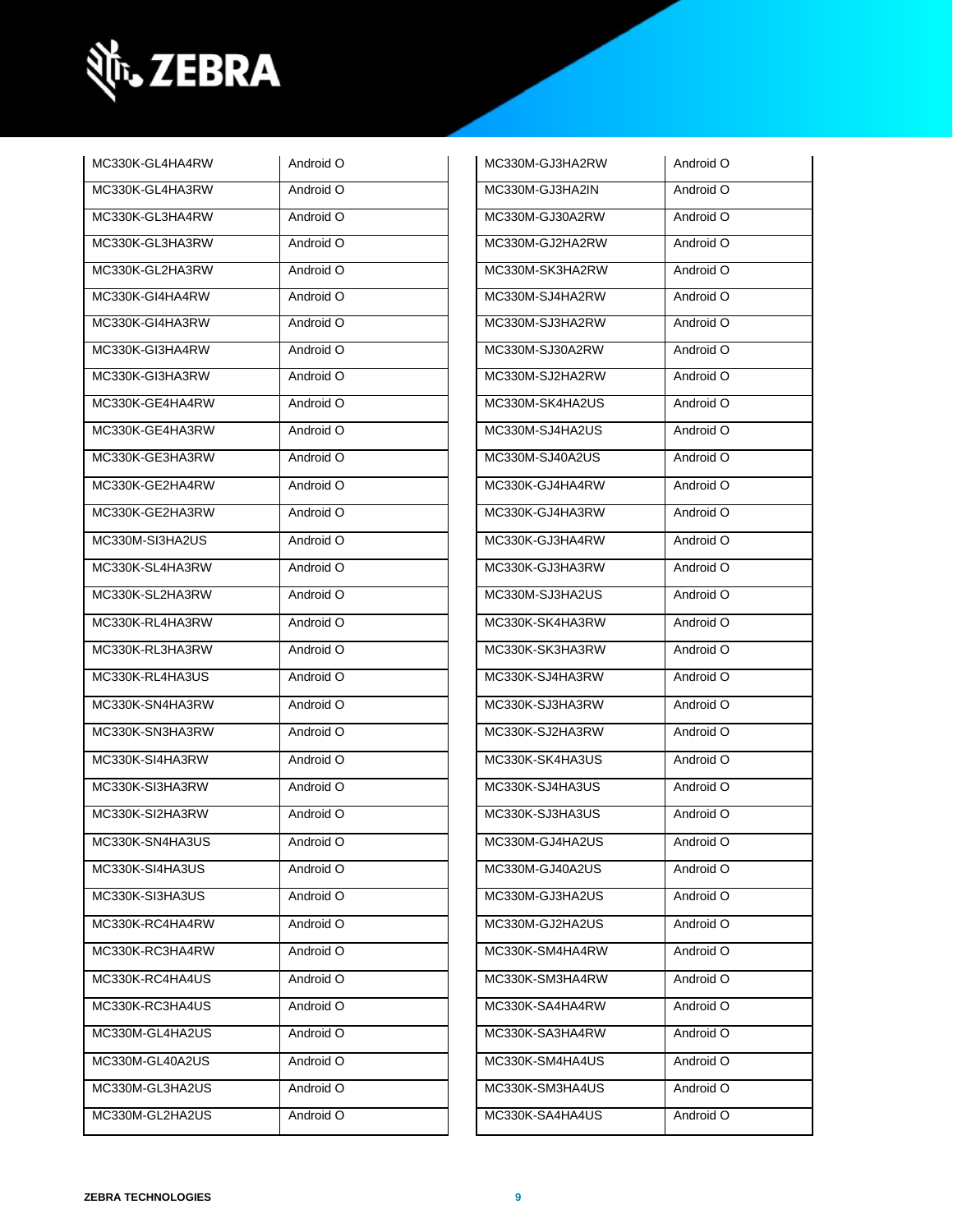

| MC330M-GI4HA2US | Android O | MC330K-SA3HA4US | Android O |
|-----------------|-----------|-----------------|-----------|
| MC330M-GI40A2US | Android O | MC330K-GJ4HA4US | Android O |
| MC330M-GI3HA2US | Android O | MC330K-GJ4HA3US | Android O |
| MC330M-GI2HA2US | Android O | MC330K-GJ3HA3US | Android O |
| MC330K-SP4HA4RW | Android O | MC330K-GJ3HA3IN | Android O |
| MC330K-SP3HA4RW | Android O | MC330K-SM2HA4RW | Android O |
| MC330K-SB4HA4RW | Android O | MC330M-SK3HA2US | Android O |
| MC330K-SB3HA4RW | Android O | MC330K-SK3HA3US | Android O |
| MC330K-SP4HA4US | Android O | MC330M-SK2HA2US | Android O |
| MC330K-SP3HA4US | Android O | MC330K-SJ3HA3CN | Android O |
| MC330K-SB4HA4US | Android O | MC330K-GJ3HA3CN | Android O |
| MC330K-SB3HA4US | Android O | MC330K-SA2HA4RW | Android O |
| MC330K-SE4HA3RW | Android O | MC330K-SP2HA3RW | Android O |
| MC330K-SE3HA3RW | Android O | MC330K-GI2HA3RW | Android O |
| MC330K-GL4HA4US | Android O | MC330K-GJ2HA3RW | Android O |
| MC330K-GL4HA3US | Android O |                 | Android O |

| MC330K-SA3HA4US | Android O |
|-----------------|-----------|
| MC330K-GJ4HA4US | Android O |
| MC330K-GJ4HA3US | Android O |
| MC330K-GJ3HA3US | Android O |
| MC330K-GJ3HA3IN | Android O |
| MC330K-SM2HA4RW | Android O |
| MC330M-SK3HA2US | Android O |
| MC330K-SK3HA3US | Android O |
| MC330M-SK2HA2US | Android O |
| MC330K-SJ3HA3CN | Android O |
| MC330K-GJ3HA3CN | Android O |
| MC330K-SA2HA4RW | Android O |
| MC330K-SP2HA3RW | Android O |
| MC330K-GI2HA3RW | Android O |
| MC330K-GJ2HA3RW | Android O |
|                 | Android O |

| <b>MC3300R</b>            |                         |                           | <b>MC3300R</b> |                         |
|---------------------------|-------------------------|---------------------------|----------------|-------------------------|
| <b>Device Part Number</b> | <b>Operating System</b> | <b>Device Part Number</b> |                | <b>Operating System</b> |
| MC333R-GI2HA4IL           | Android O               | MC339R-GE2HA4CN           |                | Android O               |
| MC333R-GI2HA4CN           | Android O               | MC339R-GF2HA4CN           |                | Android O               |
| MC333R-GI4HA4CN           | Android O               | MC339R-GE4HA4CN           |                | Android O               |
| MC339R-GF4HA4CN           | Android O               |                           |                |                         |

| <b>MC3300R</b>            |                         |  |
|---------------------------|-------------------------|--|
| <b>Device Part Number</b> | <b>Operating System</b> |  |
| MC339R-GE2HA4CN           | Android O               |  |
| MC339R-GF2HA4CN           | Android O               |  |
| MC339R-GE4HA4CN           | Android O               |  |
|                           |                         |  |

### **Component Versions**

For detailed release notes, please refer [techdocs.zebra.com,](https://techdocs.zebra.com/) [developer.zebra.com](https://developer.zebra.com/)

| <b>Component / Description</b> | <b>Version</b>         |
|--------------------------------|------------------------|
| <b>Product Build Number</b>    | 02-32-04.00-ON-U08-STD |
| <b>Android Version</b>         | 8.1.0                  |
| <b>Linux Kernel</b>            | 3.10.84                |
| <b>Android SDK Level</b>       | 27                     |
| <b>Platform</b>                | QC8956                 |
| <b>Bluetooth Stack</b>         | 4.1                    |
| <b>Flash Size</b>              | 16/32GB                |
| <b>RAM Size</b>                | 2/4GB                  |
| <b>Scanning Framework</b>      | 23.2.8.0               |
| <b>SimulScan</b>               | 4.0.5                  |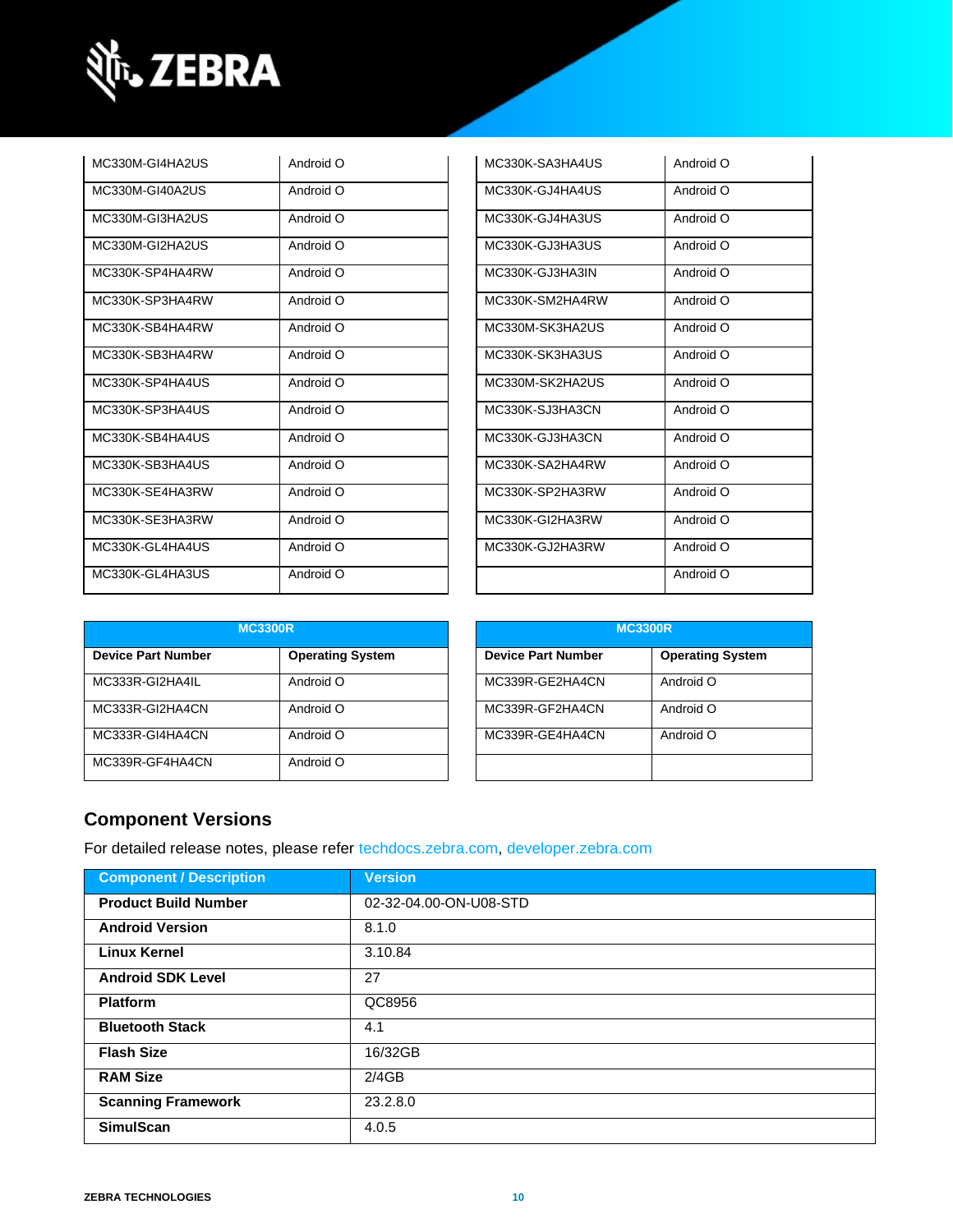

| <b>SimulScanEngine</b>           | 3.0.1                                    |  |
|----------------------------------|------------------------------------------|--|
| <b>DataWedge</b>                 | 8.2.48                                   |  |
| <b>EMDK</b>                      | 8.2.4.2804                               |  |
| <b>MXMF/OSX</b>                  | MXMF: 10.2.0.25 / OSX: QCT.81.8.12.6     |  |
| <b>WiFi</b>                      | FUSION_BA_2_11.1.0.005_O                 |  |
|                                  | Radio: BA_2_11.1.0.003_O                 |  |
|                                  | Application: BA_2_11.1.0.004_O           |  |
|                                  | Middleware: BA_2_11.1.0.004_O            |  |
|                                  | Firmware: 7.35.205.8_20200421            |  |
| <b>NFC</b>                       | NFC_NCIHALx_AR003C.8.3.0_O_OpnSrc        |  |
| PTT                              | 3.1.46                                   |  |
| <b>Touch FW</b>                  | TC70x/TC75x: 1.9-Stylus-1-0              |  |
|                                  | TC51/TC56: 1.8-Stylus-2-0                |  |
| <b>RxLogger</b>                  | 5.4.12.0                                 |  |
| <b>Bluetooth Pairing Utility</b> | 3.16                                     |  |
| <b>Zebra Data Service</b>        | 7.0.2.1047                               |  |
| <b>Files</b>                     | 8.1.0                                    |  |
| <b>Stage Now</b>                 | 5.0.0.1                                  |  |
| <b>Battery Swap</b>              | 1.0                                      |  |
| <b>User Guide</b>                | TC51: 1.0, TC56: 2.0, TC70x/TC75x: 1.0.0 |  |
| Camera                           | 2.0.002                                  |  |
| <b>MSRN</b>                      | 2.01                                     |  |
| Zebra Volume Control (ZVC)       | 2.3.1.11                                 |  |
| <b>Battery Manger</b>            | 1.4.2                                    |  |
| <b>ActiveEdge</b>                | 2.5.16                                   |  |
| <b>WorryFree WiFi Analyzer</b>   | WFW_BA_2_7.0.0.001_O                     |  |
| <b>Device Central</b>            | 2.1.0.17                                 |  |
| Zebra Software License Manager   | 4.1.1                                    |  |
| <b>Audio</b>                     | 0.8.0.0                                  |  |
| <b>Acoustic Profiles</b>         | TC51: General: AO1.1 Cellular: N/A       |  |
|                                  | TC51HC: General: AO2.2 Cellular: N/A     |  |
|                                  | TC70x: General: BO1.2 Cellular: N/A      |  |
|                                  | TC56: General: AO3.1 Cellular: AO3.2     |  |
|                                  | TC75x: General: BO2.2 Cellular: BO2.1    |  |
|                                  | VC80x: General: EO1.1 Cellular: N/A      |  |
|                                  | MC33x: General: DO1.1 Cellular: N/A      |  |
| <b>OemInfo</b>                   | 9.0.0.198                                |  |
| <b>Enterprise Keyboard (EKB)</b> | 2.2.2.3                                  |  |
| Webview                          | 83.0.4103.83                             |  |